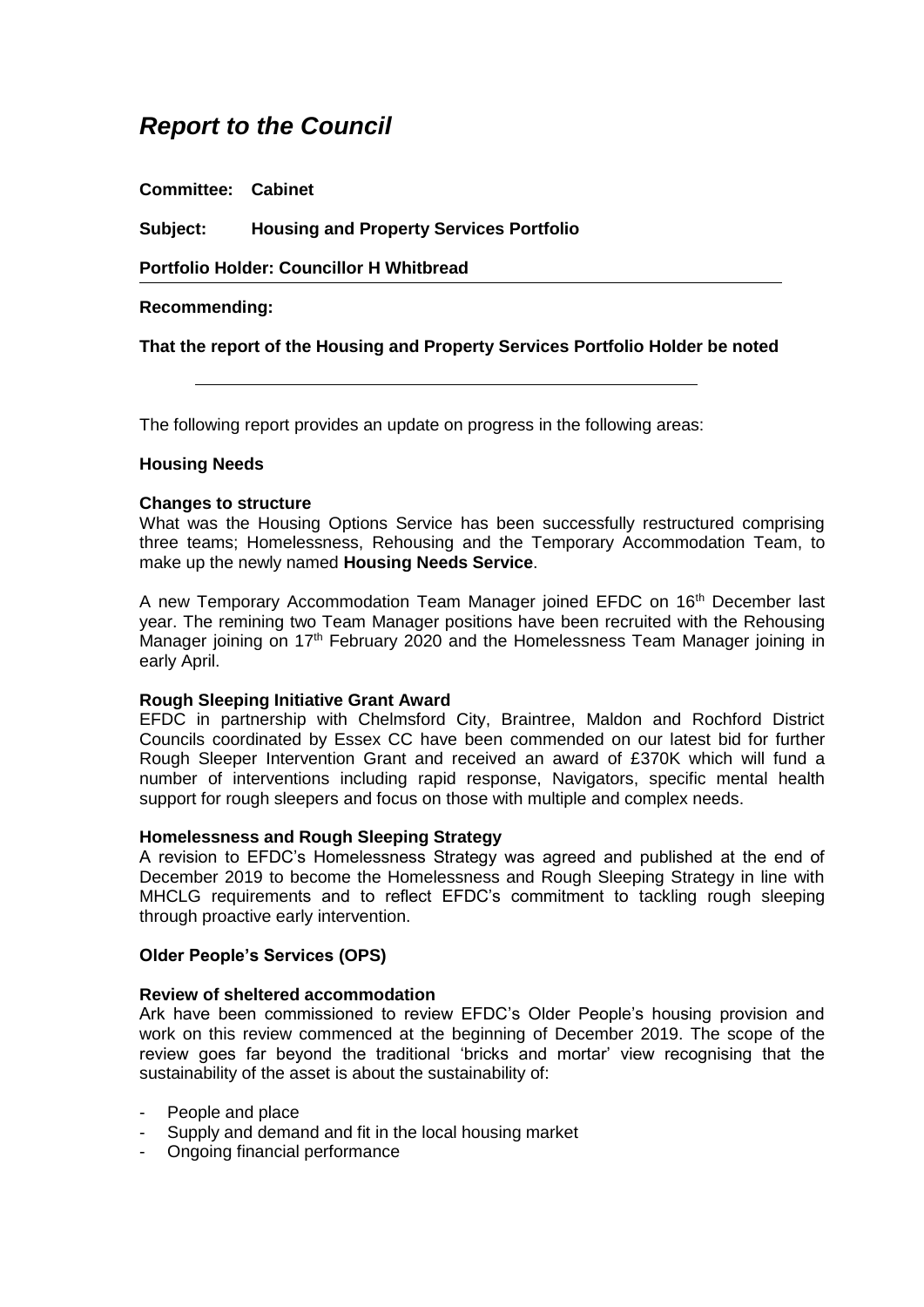The resulting report, due in April 2020, will set out the viable future options enabling EFDC to plan strategically to provide the right amount and type of homes that:

- Meet the future needs of the area;
- Reflect the preferences of the diverse local population and meet the quality standards expected by residents and their families;
- Are cost effective to manage and maintain in the long term; and
- Make the most appropriate use of existing assets/sites.

# **Telecare**

For around 10 years EFDC have worked in partnership with Essex County Council to provide Careline services. This includes the provision of alarms and sensors in residents' homes to help them live independently and safely.

In addition to a basic alarm and pendant, EFDC install various telecare sensors which monitor the home environment. On activation of an alarm or sensor, staff at Tunstall Response Call Centre, who are contracted by EFDC, will respond. EFDC currently provide telecare to around 1,350 private sector homes.

However, Essex County Council have now made a decision to procure a county-wide care technology service for telecare and assistive technology delivery which has significant implications for EFDC. ECC will award contracts in April with mobilisations scheduled for July 2020.

Ark have produced an options paper which we are currently considering.

#### **Gardens in Bloom**

The OPS is launching its first Gardens in Bloom competition for sheltered housing residents. There are four categories and winners and runners up in each category will receive a prize (garden centre vouchers):

- Best Communal Garden
- Best Individual Garden
- Best Individual Balcony
- Best Vegetable Garden

Judging will take place in June and we will be organising a presentation to include a buffet lunch in July.

#### **Property Maintenance**

#### **Oakwood Hill depot**

Building works at Oakwood Hill depot are highly advanced. The new Housing Repairs storage area and the Fleet Services offices above are all now complete. This bespoke structure was built inside the main hangar, within Mot bay 4, and the fleet team are now in occupation.

The enlarged ground floor welfare and locker room areas and the new public reception are nearing completion. The first-floor offices, that will be home to Housing Repairs, Housing Assets and Grounds Maintenance teams are midway through refurbishment and are due to be handed over during week commencing 24<sup>th</sup> February.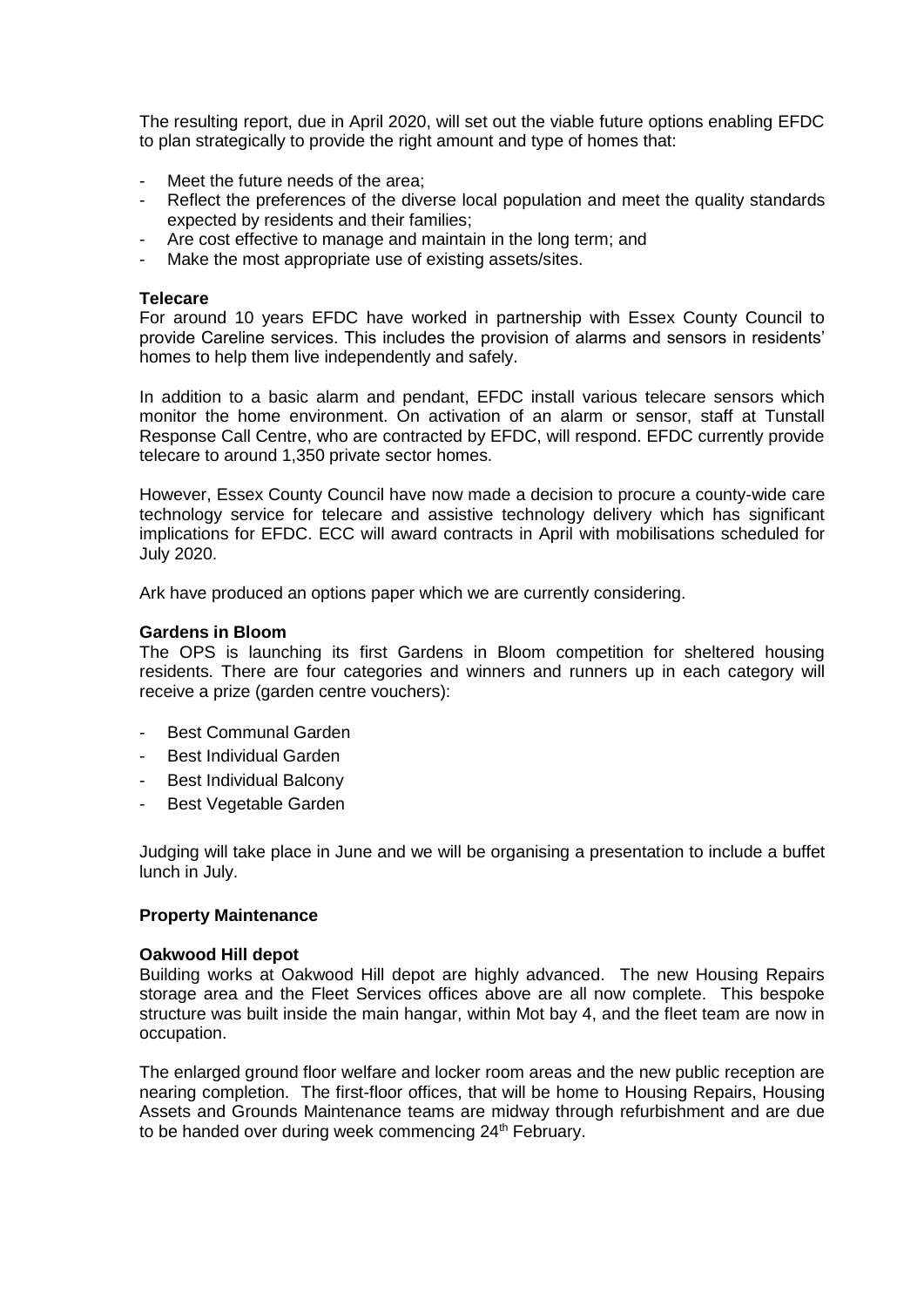The new external storage building, with a sedum green roof, should be ready for occupation the week after. All office areas will then be furnished and equipped to facilitate new and more flexible ways of working.

## **Civic Offices decant**

At the Civic Offices, the programme to decant the main building is underway. Several teams have already moved to their new "temporary" locations in the Conder building and rear extension. This is a major 5-month programme of ongoing moves being managed by the Operational Assets team and it will result in the main building being freed up ready for when refurbishment works begin.

The Mechanical and Electrical team have also started separating all the services that join the main Civic Offices building to the rest of the site so that we can keep all the temporary areas in day to day use whilst refurbishment works are underway. This is complex process involving multiple services including, electrics, fire alarm, data, security, CCTV and water. The previously decommissioned computer suite in the Conder building has also been temporarily brought back into operational use for resilience purposes.

# **Housing Repairs Team**

The Housing Repairs Team are working closely with the Interim Managing Director of Qualis Management to set up the structures, policies, procedures and everything necessary to run our new repairs company in time for the exit of Mears at the end of September.

The Team have also been piloting a work experience programme with Oak View School in Loughton. Oak View is an all age (3-19), specialist provision for pupils with Special Educational Needs. This includes those with moderate, severe and complex needs and pupils within the autistic spectrum. The pilot has been receiving some excellent feedback from all concerned and the Repairs Team aim to continue offering placements in the future.

# **Housing Management**

## **Rationale for changes to Housing Management**

By allowing Officers to focus on a narrower range of functions, splitting the housing management function into three teams (plus the Cleaning and Caretaking Team), with one Manager managing each function, we create a more consistent decision-making environment for our customers and create capacity for Officers who can then deliver our services more proactively.

The key areas within housing management include rental collection and recovery, tenancy management, anti-social behaviour, resident engagement and estate & land management. It was decided that we would create three strands comprising Income Recovery, Tenancy Management and Estate & Land Management:

## **1. Income Recovery**

The priority in any housing service must be to maximise rental income. Due to the way Housing is funded, poor rates of rental collection will naturally jeopardise the ability of the Property & Housing Service to provide essential services to our customers and will affect our ability to repair and maintain our homes.

Creating a specialist income recovery team will allow us to focus on maximising rental income without interruption from other completing priories. It will enable Officers to